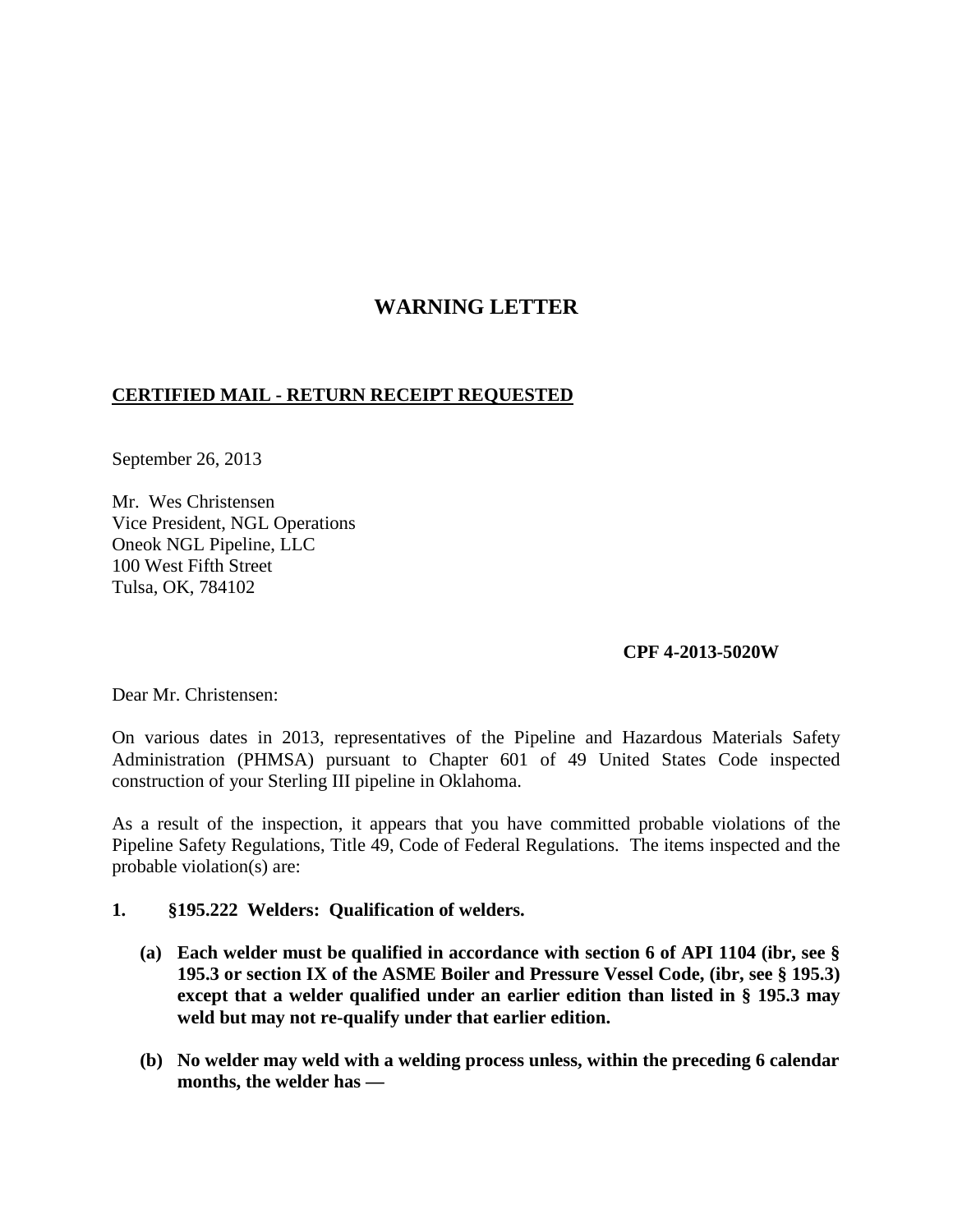#### **(1) Engaged in welding with that process; and**

# **(2) Had one welded tested and found acceptable under section 9 of API 1104 (ibr, see § 195.3).**

ONEOK did not follow its ONP Welding Manual STD 1602.200 & TG1602.201 section 6.2 Welder Qualification, which requires that "Welders be qualified in accordance with API Standard 1104, Section 6."

ONEOK used welders that were not properly qualified in accordance with section 6 of API 1104 to construct a portion of the 16-inch Sterling III Pipeline. ONEOK performed welder qualifications on April 9, 2013, for Mr. David A. Uriegas and John Robert Miller using the single qualification provisions in API 1104 section 6.2. According to section 6.2 of API 1104, if an essential welder qualification variable is changed, the welder must be re-qualified. API 1104 section 6.2.2 defines the essential variable groupings for outside diameter pipe to be 12.75-inches or less and greater than 12.75 inches for a welder single qualification. The welder qualifications were performed on 12.75-inch outside diameter pipe but the pipe being used to construct the Sterling III Pipeline is 16 - inch. By qualifying the welders on 12.75 inch diameter pipe using the single qualification provisions, the welders were not qualified to weld on the 16-inch diameter pipe used to construct the 16 inch Sterling III Pipeline.

The welder qualification record for Mr. David A. Uriegas shows that he passed a single qualification test (butt weld) on April 9, 2013. According to the Shaw Pipeline Services nondestructive testing report, Mr. Uriegas welded Sterling III 16-inch pipe on April 20, 2013. Mr. Uriegas' welder qualification record indicates he then passed a branch weld qualification test on April 28, 2013. While this test and the butt weld qualification test previously passed qualify the welder to weld on any diameter pipe, the second test was passed after completing at least five welds on the Sterling III 16-inch pipe, making Mr. Uriegas unqualified to make these production welds on the 16-inch pipe. Similarly, Mr. John Robert Miller passed a single qualification test on April 9, 2013. According to the Shaw Pipeline Services nondestructive testing report, Mr. Miller welded Sterling III 16-inch pipe on April 12, 2013. Mr. Miller also subsequently passed a branch weld qualification test on April 20, 2013, but according to the provisions of API 1104 was not qualified to make production welds on the 16-inch pipe on April 12, 2013. There are no provisions in Part 195 or API 1104, incorporated by reference, allowing a welder to retroactively pass a qualification test and then claim previous welds made as an unqualified welder are acceptable.

### **2. §195.202 Compliance with specifications or standards.**

**(a) Each pipeline system must be constructed in accordance with comprehensive written with comprehensive specifications or standards that are consistent with the requirements of this part.**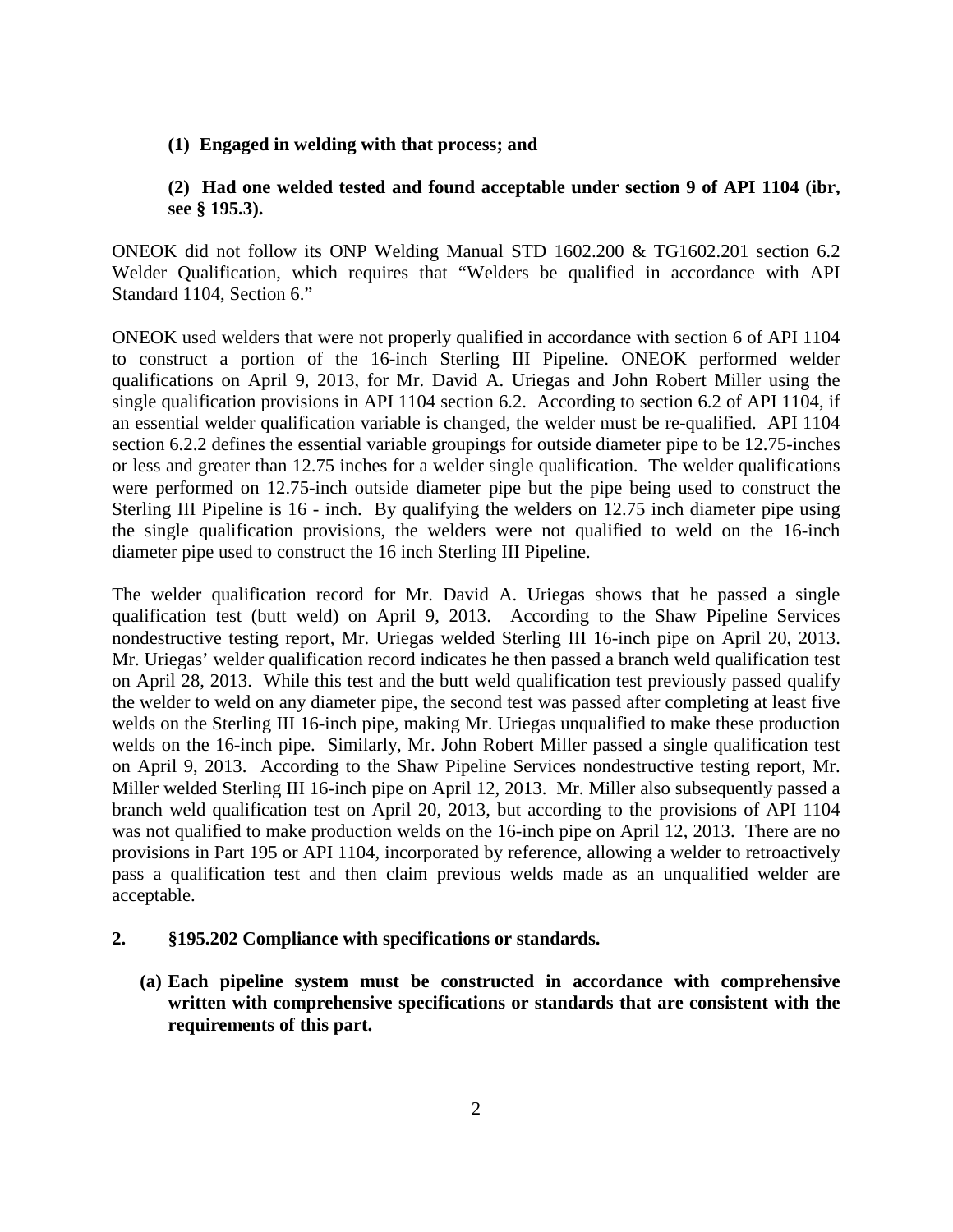Oneok did not follow its NGL O&M coating procedure. There were several locations in which the contractor did not follow Oneok coating specifications. Specifically, weld blankets were not being utilized to protect the existing coating on the pipe to prevent weld splatter from damaging the coating. Oneok's NGL O&M section 2.11 states that all coating used or recommended shall meet at the minimum the requirements of 195.557 which is as follows:

(a) Each external protective coating, whether conductive or insulating, applied for the purpose of external corrosion control must:

(1) Be applied on a properly prepared surface;

(2) Have sufficient adhesion to the metal surface to effectively resist under film migration of moisture

During the PHMSA inspection, it was noted that several girth welds had coating damage due to weld splatter. Good construction procedures require coatings on piping to be protected to minimize damage that may result from the welding operations which was not being followed by the contractor.

# **3. §195.234 Welds: Nondestructive testing.**

# **(a) Procedures for the proper interpretation of each weld inspection must be established to ensure the acceptability of the weld under §195.228.**

Oneok did not have procedures to thoroughly address the new Real Time Radiography (RTR) processes being used.

Observations of the Shaw RTR digital X-ray system on ONEOK Sterling III in Durant, OK revealed the following deficiencies which should be addressed in construction procedures:

Your procedures must include potential problems associated with electrical interference and noise (e.g. high voltage lines, induction heating, welding), severe environmental conditions (e.g. shock, dust, mud, rain, moisture, temperature extremes), appropriate limits for radiographer to adjust system parameters, user error, software bugs, and mechanical failures.

Procedural methods need to be developed to mitigate the potential for thermal shutdown based on the following observations. The mainline RTR crew (single wall system) was placing ice on the system to cool it down to avoid thermal shutdown. The system was at 33 degrees Celsius (91 degrees Fahrenheit) and shutdown occurs at 35 degrees Celsius (95 degrees Fahrenheit). The weather was sunny and 91 degrees Fahrenheit. As the project proceeds, hotter days may pose a problem. The mainline crew stated if the single wall system overheats, they will use the double wall system. Higher temperatures increase sensor noise, which degrades the image. The procedure need to address this in a way to ensure consistent implementation.